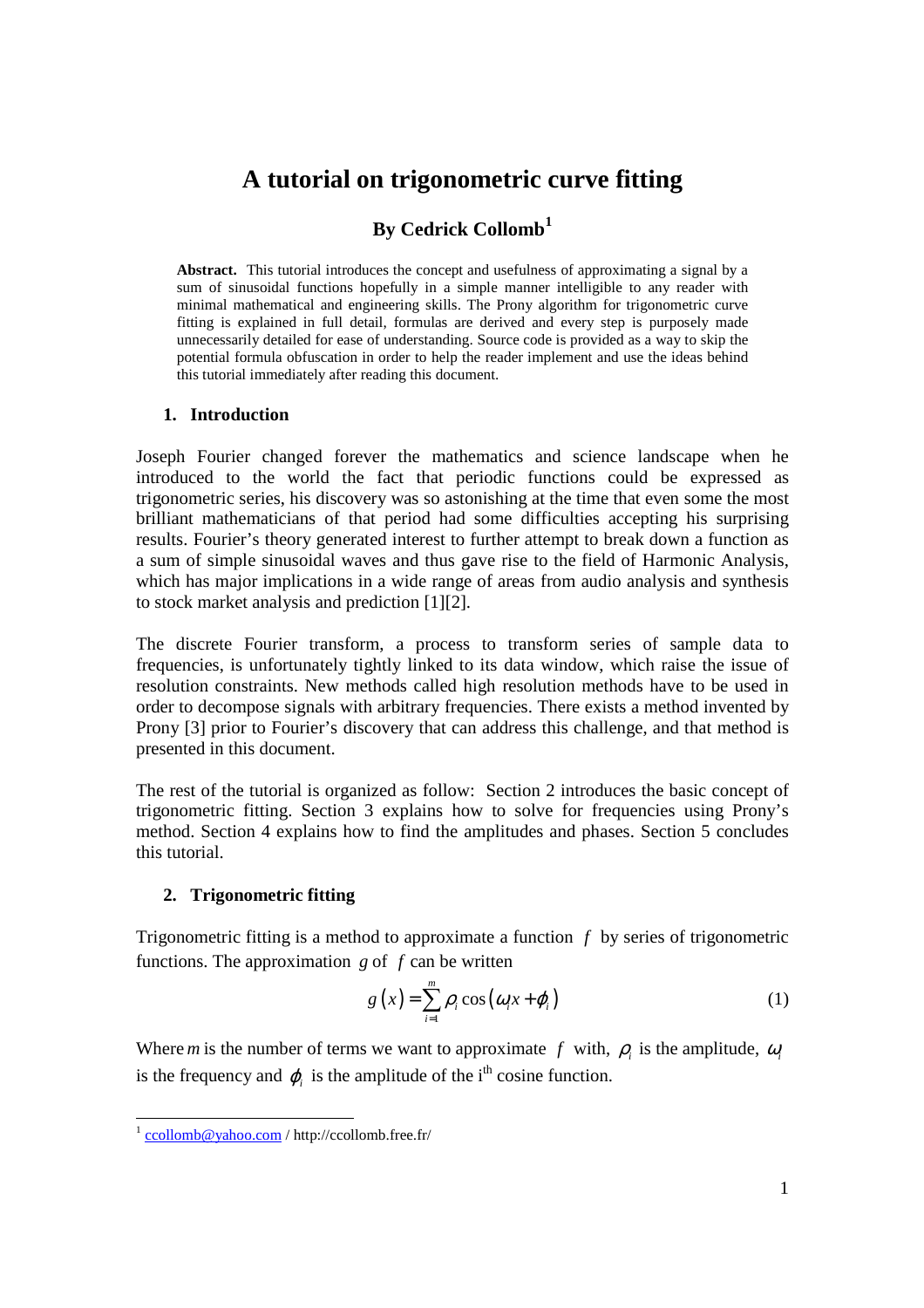To transform the previous equation we need to use the following trigonometric identity.

$$
\cos(a+b) = \cos(a)\cos(b) - \sin(a)\sin(b) \tag{2}
$$

Using identity  $(2)$  we can rewrite  $(1)$  as

$$
g(x) = \sum_{i=1}^{m} \rho_i \left[ \cos(\omega_i x) \cos(\varphi_i) - \sin(\omega_i x) \sin(\varphi_i) \right]
$$
  
= 
$$
\sum_{i=1}^{m} \rho_i \cos(\varphi_i) \cos(\omega_i x) - \sum_{i=1}^{m} \rho_i \sin(\varphi_i) \sin(\omega_i x)
$$

Therefore *g* can also be written interchangeably with (1) as follow:

$$
g(x) = \sum_{i=1}^{m} \alpha_i \cos(\omega_i x) + \sum_{i=1}^{m} \beta_i \sin(\omega_i x)
$$
 (3)

And in this case  $\alpha_i = \rho_i \cos(\varphi_i)$  and  $\beta_i = -\rho_i \sin(\varphi_i)$ .

It is to be noted that only *f* is known at this stage. A value of *m* has to be decided depending on the problem at hand or accuracy of approximation desired. If equation (1) is used  $(\rho_i)_{i \in [1;m]}$ ,  $(\omega_i)_{i \in [1;m]}$  and  $(\varphi_i)_{i \in [1;m]}$  have to be determined. If equation (3) is used  $(\omega_i)_{i \in [\![1:m]\!]}$ ,  $(\alpha_i)_{i \in [\![1:m]\!]}$  and  $(\beta_i)_{i \in [\![1:m]\!]}$  have to be determined.

## **3.** Finding the frequencies  $(\bm{\mathit{a}}_i)_{i \in [\![1:m]\!]}$

### a. Prony's reformulation of the problem

Let  $p = 2m$ , the Prony method starts by replacing (3) by the following equation:

$$
g\left(x\right) = \sum_{j=1}^{p} \gamma_j z_j^x \tag{4}
$$

Where  $\gamma_j$  are complex numbers,  $z_j = e^{i\theta_j}$  $z_j = e^{i\theta_j}$ , with  $\theta_j$  real numbers and  $i^2 = -1$ .

If equation (4) can be solved and constrained so that to get couples of conjugate  $\gamma$ <sub>*j*</sub> and  $z_j$ , equation (4) can be transformed back into equation (3).

For all index *j* let there exists an index *k* so that  $\gamma_k = \overline{\gamma_j}$  and  $z_k = \overline{z_j}$  then it results that  $\gamma_j z_j^x + \gamma_k z_k^x = \gamma_j z_j^x + \overline{\gamma_j} z_j^x = \gamma_j z_j^x + \gamma_j z_j^x = 2 \operatorname{Re}(\gamma_j z_j^x) = 2 \operatorname{Re}(\gamma_j e^{i x \theta_j})$  and therefore

$$
\gamma_j z_j^x + \gamma_k z_k^x = 2 \Big( \text{Re} \big( \gamma_j \big) \cos \big( x \theta_j \big) - \text{Im} \big( \gamma_j \big) \sin \big( x \theta_j \big) \Big) \tag{5}
$$

2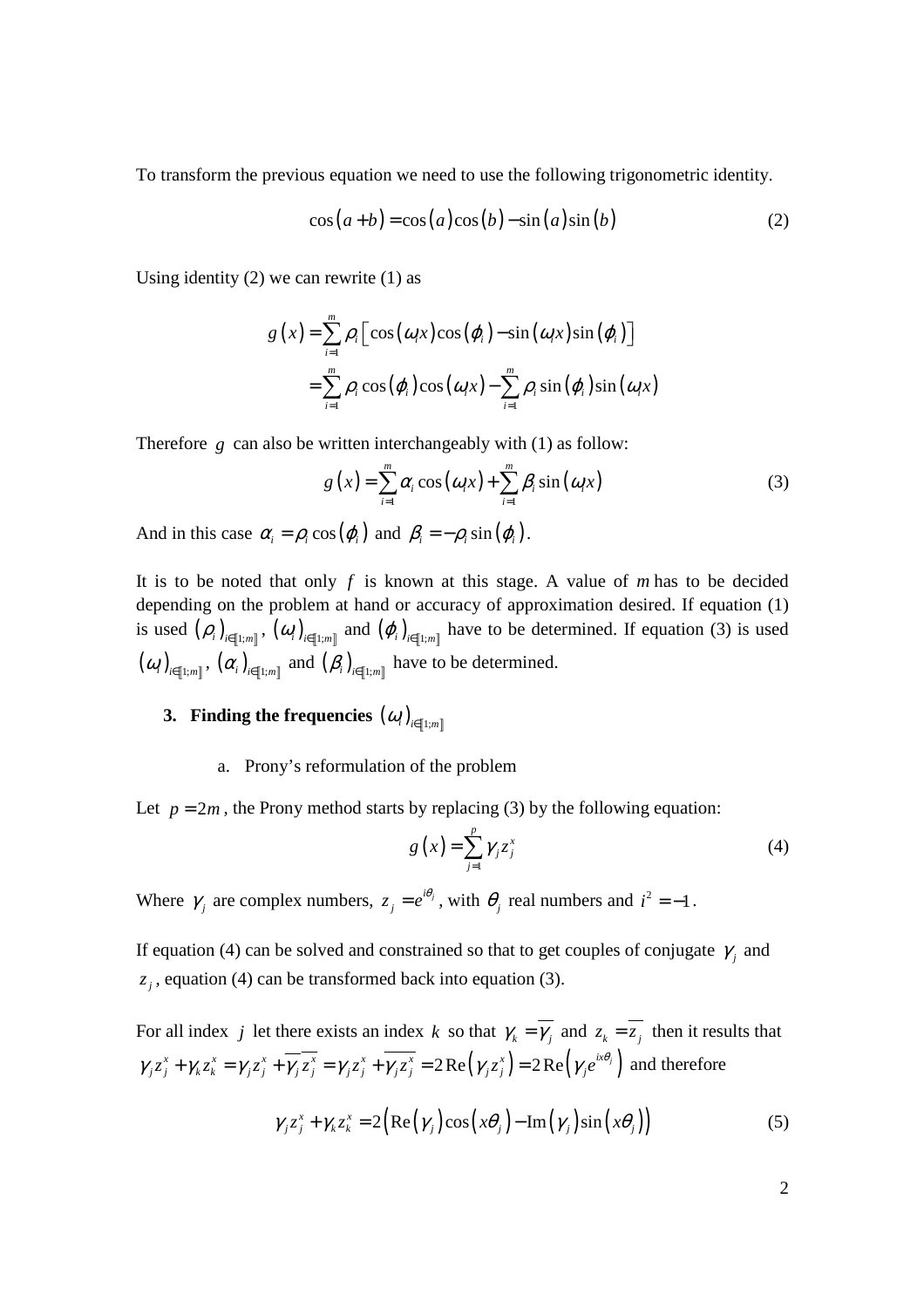### b. Prony's polynomial

Prony's original idea to solve (4) is to introduce the polynomial  $P(z)$  that has all the  $(z_j)_{j \in [\![ 1; p ]\!]}$  for roots.

$$
P(z) = \prod_{j=1}^{p} (z - z_j)
$$
 (6)

There exists 
$$
(a_k)_{k \in [0,p]}
$$
 so that  $P(z) = \sum_{k=0}^{p} a_k z^{p-k}$  (7)

By definition 
$$
P(z_j) = 0
$$
 therefore 
$$
\sum_{k=0}^{p} a_k z_j^{p-k} = 0
$$
 (8)

Also by definition  $z_i = e^{i\theta_j}$  $z_j = e^{i\theta_j}$  therefore  $\overline{z_j} = e^{-i\theta_j} = \frac{1}{z_j}$ *j*  $z_i = e$ *z*  $=e^{-i\theta_j}=\frac{1}{\alpha}$ , and thus  $P\left(\frac{1}{\alpha_k}\right)=0$ *j P z*  $\left(\begin{array}{c} 1 \\ - \end{array}\right)$  =  $\left(\frac{1}{z_j}\right)$  = 0. Which leads to the following equation: 0  $\lambda_j$   $k=0$   $\lambda_j$   $\lambda_j$   $k=0$  $\sum_{k=1}^{p} a_k \frac{1}{a_k t} = \sum_{k=1}^{p} a_k \frac{z_i^k}{a_k t} = \frac{1}{a_k} \sum_{k=1}^{p} a_k z_i^k = 0$  $k_{\mathbf{p}} - k = \sum_{k} a_k - p = p \sum_{k} a_k$  $k=0$   $\leq j$   $k=0$   $\leq j$   $\leq j$  *k z*  $a_k \frac{1}{a_k x} = \sum a_k \frac{1}{x} = \frac{1}{x} \sum a_k z_k$  $\sum_{i=0}^{n-k} z_i^{p-k}$   $\sum_{k=0}^{n-k} z_i^p$   $z_i^p$  $\sum_{k}^{p} a_k \frac{1}{e^{-p-k}} = \sum_{k}^{p} a_k \frac{z_j}{e^{-p-k}} = \frac{1}{e^{-p}} \sum_{k}^{p} a_k z_j^k = 0.$ Therefore 0 0 *p k k j k*  $a<sub>k</sub>$ *z* =  $\sum_{k=1}^{n} a_k z_j^k = 0$  (9)

The polynomial  $Q(z)$ 0  $\sum_{k=1}^{p}$ *k k*  $Q(z) = \sum a_k z$ =  $=\sum_{i=1}^{k} a_i z^k$  in (9) has p roots as has  $P(z)$ , moreover they are all equal to the roots of  $P(z)$ . Therefore  $Q(z) = \lambda P(z)$ . Rewriting  $P(z)$ 0  $\sum_{k=1}^{p}$   $\alpha$ *p k k*  $P(z) = \sum a_{p-k} z^2$ =  $=\sum_{p=k}^{p} a_{p-k} z^k$  gives: For all  $k \in [0; p]$  $a_k = \lambda a_{k,k}$ (10)

Considering that  $(z_j)_{j \in [1,p]}$  contain couples of roots of the form  $z_j = e^{i\theta_j}$  $z_j = e^{i\theta_j}$ ,  $P(z)$  can be transformed as follow:  $P(z) = \prod_{i=1}^{m} (z - e^{i\theta_i})(z - e^{-i\theta_i}) = \prod_{i=1}^{m} (z^2 - (e^{i\theta_i} + e^{-i\theta_i})z + e^{i\theta_i}e^{-i\theta_i})$ .  $j=1$  $\prod_{i=1}^{m} \left( \frac{1}{z} - a^{i\theta_j} \right) \left( \frac{1}{z} - a^{-i\theta_j} \right) = \prod_{i=1}^{m} \left( \frac{1}{z} \right) \left( \frac{1}{z} + a^{-i\theta_j} \right) \left( \frac{1}{z} + a^{i\theta_j} \right) e^{-i\theta_j}$  $j=1$  is a set of  $j$  $P(z) = \prod (z - e^{i\theta_j}) (z - e^{-i\theta_j}) = \prod (z^2 - (e^{i\theta_j} + e^{-i\theta_j}) z + e^{i\theta_j} e^{-i\theta_j}$  $=\prod_{j=1} (z-e^{i\theta_j})(z-e^{-i\theta_j}) = \prod_{j=1} (z^2-(e^{i\theta_j}+e^{-i\theta_j})z+e^{i\theta_j}e^{-i\theta_j}).$ Therefore  $P(z) = \prod_{j=1}^{m} (z^2 - 2\cos(\theta_j) z + 1)$  $2\cos(\theta_i)z+1$ *m j j*  $P(z) = \prod (z^2 - 2\cos(\theta_i)z)$  $=\prod_{j=1} (z^2 - 2\cos(\theta_j)z + 1)$  (11)

It follows that the  $(a_k)_{k \in [0;p]}$  are real and that  $a_0 = 1$  and  $a_p = 1$ , therefore that  $\lambda = 1$ . Thus  $\forall k \in [0; p]$  $a_k = a_{n-k}$ (12)

3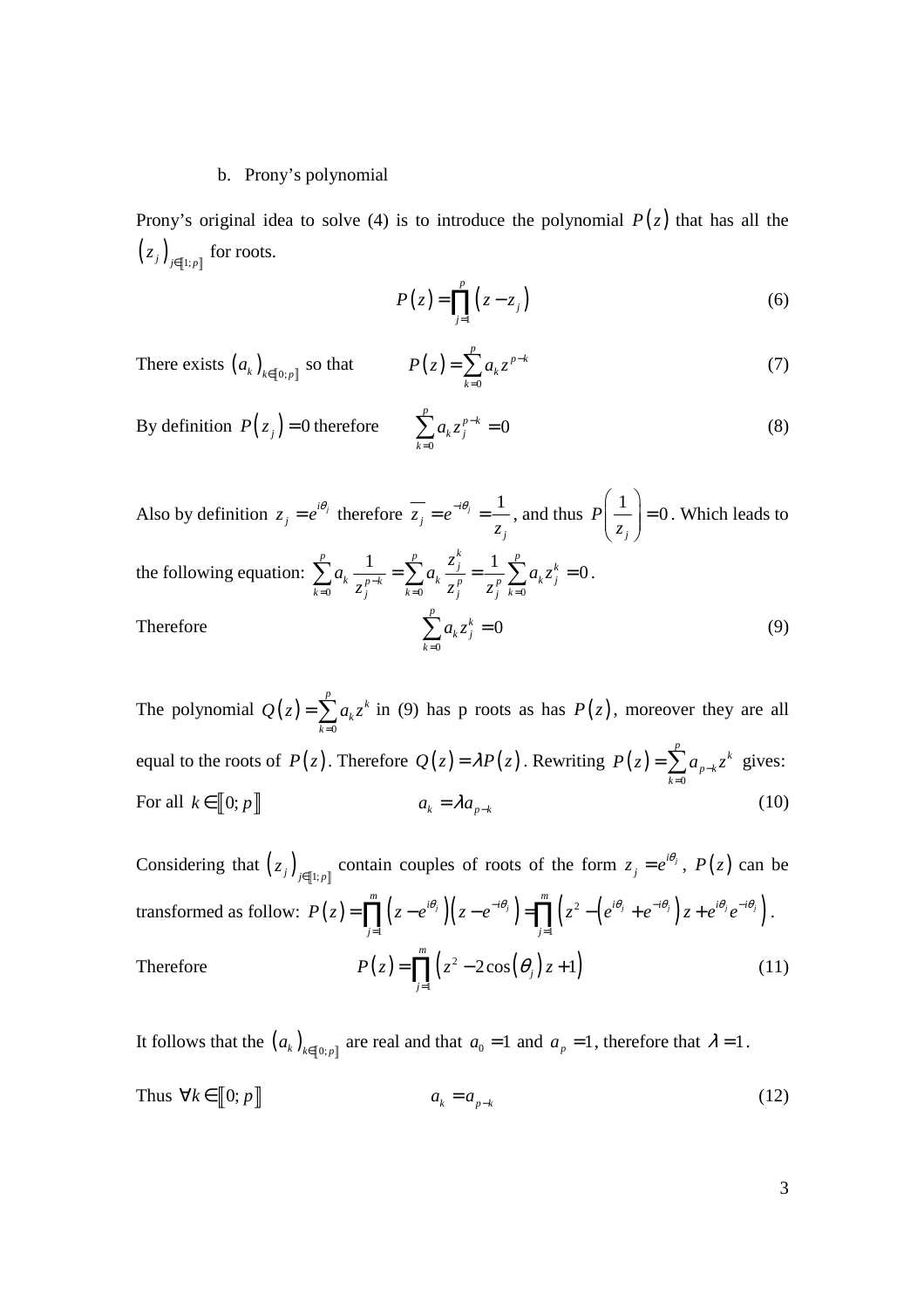### c. Identifying Prony's polynomial coefficients

The next step is to find an equation that will help determine the  $(a_k)_{k \in [0,p]}$  coefficients. Using (4), (9) and the fact that  $Q(z_j) = 0$  gives:

$$
\sum_{k=0}^{p} a_{k} g(x + k) = \sum_{k=0}^{p} a_{k} \sum_{j=1}^{p} \gamma_{j} z_{j}^{x+k} = \sum_{j=1}^{p} \gamma_{j} z_{j}^{x} \sum_{k=0}^{p} a_{k} z_{j}^{k} = \sum_{j=1}^{p} \gamma_{j} z_{j}^{x} Q(z_{j})
$$

0

 $\sum_{k=1}^{p} a_k g(x+k) = 0$  (13)

Therefore  $\sum a_k g(x+k)$ 

Using (12) and (13) gets  $\sum_{k=1}^{m-1} a_k (g(x+k)+g(x+p-k)) + a_m g(x+m)$  $\mathbf{0}$ 0 *m*  $k$   $(8 \lambda + \kappa)$   $(8 \lambda + \mu)$   $\kappa$  )  $(4 \mu)$ *k*  $a_k(g(x+k)+g(x+p-k))+a_m g(x+m)$ − =  $\sum_{k=1}^{m} a_k (g(x+k)+g(x+p-k)) + a_m g(x+m) = 0$  and since

 $a_k g(x+k)$ 

 $\mathbf{0}$ 

=

*k*

*k*

 $a_0 = 1$ , the following result defining  $(a_k)_{k \in [1:m]}$  can be reached:

$$
a_{m}g(x+m)+\sum_{k=1}^{m-1}a_{k}\left(g(x+k)+g(x+p-k)\right)=-g(x)-g(x+p)
$$
 (14)

The approximation *g* of *f* is done at *N* regularly spaced samples, with  $p \leq N$ . Most of the time when *N* is large enough, equation (14) defines an over determined, over constrained linear equation, because it defines  $N - p$  equations for only *m* unknown variables. There are several different ways to solve those linear systems. A simple and common method that is described in this tutorial is the Least-Squares (LS) method.

d. Least-Squares method to identify the  $(a_k)_{k \in [1;m]}$  coefficients

Since (14) gives too much data for not enough unknowns, an error function which is the sum of the square of residuals between the left and right sides of equation (14), allows to regroup everything under one sum and one line.

$$
e(a_{1,\cdots,}a_m) = \sum_{x=1}^{N-p} \left( a_m g\left(x+m\right) + \sum_{k=0}^{m-1} a_k \left( g\left(x+k\right) + g\left(x+p-k\right) \right) \right)^2 \tag{15}
$$

To minimize (15), the point  $(a_1, a_m)$  at which  $\nabla e(a_1, a_m) = 0$  need to be found. It is equivalent to solve for all *j* the following partial derivative equations:

$$
\frac{\partial e(a_{1,\cdots},a_m)}{\partial a_j} = 0
$$
\n(16)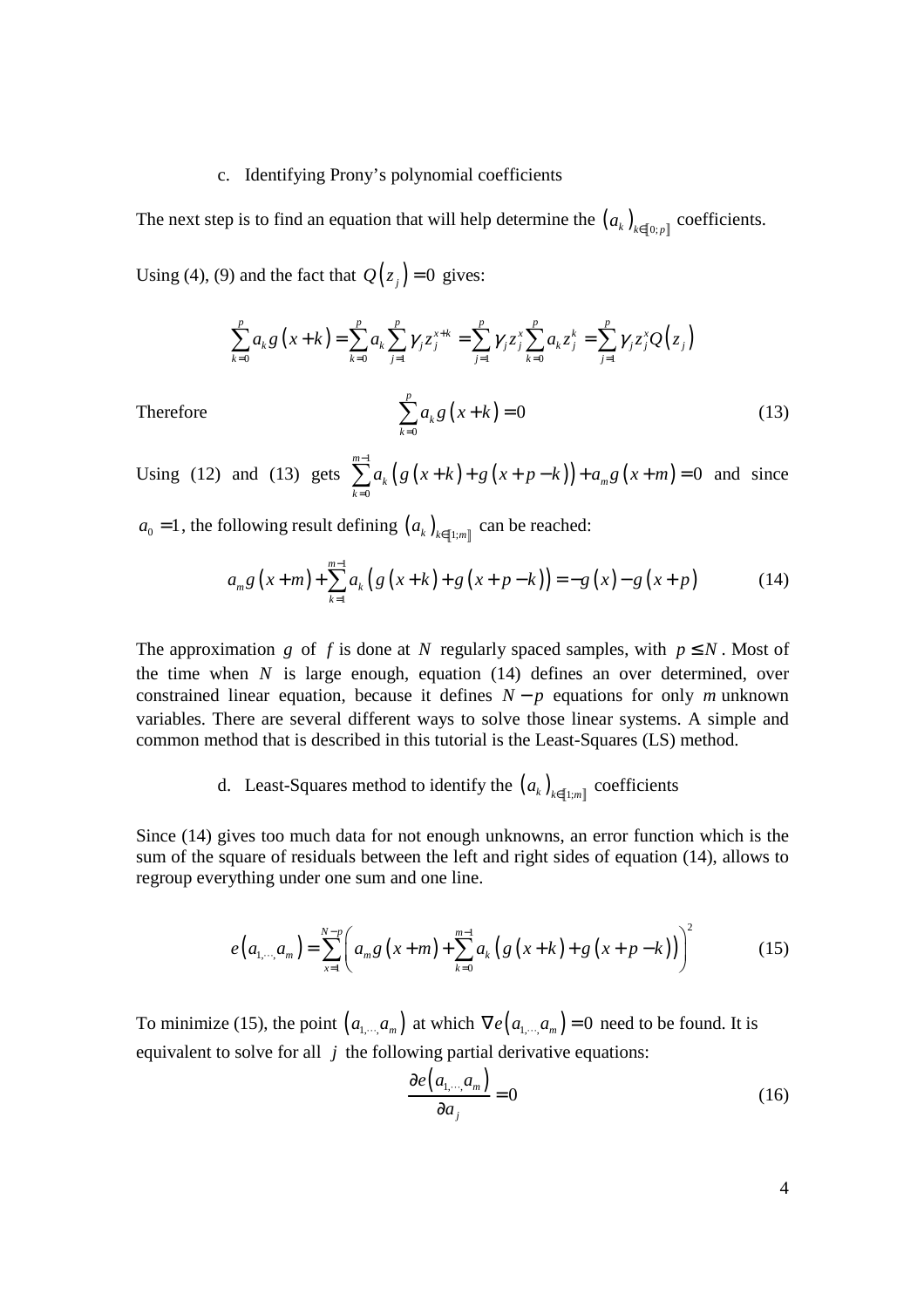To simplify the derivations lets define  $S_{g,k}(x) = g(x+k) + g(x+p-k)$ , equation (15)  $1 \qquad \qquad \lambda^2$ *N p m*  $-p$   $\left(\begin{array}{ccc} & m-\end{array}\right)$ 

can therefore be rewritten as  $e(a_{1,\dots}, a_m) = \sum a_m g(x + m) + \sum a_k S_{g,k}(x)$  $\mu_{m}$ ,  $\mu_{m}$   $\mu_{m}$   $\mu_{m}$   $\sigma$   $\left(\lambda + m\right)$   $\mu_{m}$   $\mu_{m}$ ,  $\mu_{m}$  $k=0$  $_{m}$   $\int$   $\int$   $\mu$ <sub>*m*</sub> $\delta$   $(x + m) + \sum u_{k}v_{g,k}$  $x=1$   $k$  $e(a_1... a_m) = \sum a_m g(x+m) + \sum a_k S_{a_k}(x)$  $=1$  \  $k=$  $\left( a_{m}, a_{m} \right) = \sum_{x=1}^{N-p} \left( a_{m} g \left( x+m \right) + \sum_{k=0}^{m-1} a_{k} S_{g,k} \left( x \right) \right)^{2}$ 

It results that

$$
\frac{\partial e}{\partial a_j} = 2 \sum_{x=1}^{N-p} S_{g,j}(x) \left( a_m g(x+m) + \sum_{k=0}^{m-1} a_k S_{g,k}(x) \right)
$$
(17)

And that 
$$
\frac{\partial e}{\partial a_m} = 2 \sum_{x=1}^{N-p} g\left(x+m\right) \left(a_m g\left(x+m\right) + \sum_{k=0}^{m-1} a_k S_{g,k}\left(x\right)\right)
$$
(18)

Using (16) and (17) the following linear equations for  $j \in [1; m-1]$  can be found

$$
\sum_{x=1}^{N-p} S_{g,j}(x) \bigg( a_m g\left( x+m \right) + \sum_{k=1}^{m-1} a_k S_{g,k}(x) \bigg) = - \sum_{x=1}^{N-p} S_{g,0}(x) S_{g,j}(x) \tag{19}
$$

Using (16) and (18) the following linear equations for  $j = m$  can be found

$$
\sum_{x=1}^{N-p} g\left(x+m\right) \left(a_m g\left(x+m\right) + \sum_{k=1}^{m-1} a_k S_{g,k}\left(x\right)\right) = -\sum_{x=1}^{N-p} S_{g,0}\left(x\right) g\left(x+m\right) \tag{20}
$$

Finally equations (19) and (20) can be put in matrix form.

$$
M\left[\begin{array}{c} a_1 \\ \vdots \\ a_{m-1} \\ \vdots \\ a_m \end{array}\right] = -\left[\begin{array}{c} \sum_{x=1}^{N-p} S_{g,0}(x) S_{g,1}(x) \\ \vdots \\ \sum_{x=1}^{N-p} S_{g,0}(x) S_{g,m-1}(x) \\ \sum_{x=1}^{N-p} S_{g,0}(x) g(x+m) \end{array}\right]
$$
(21)

$$
\text{With } M = \begin{bmatrix} \sum_{x=1}^{N-p} S_{g,1}(x) S_{g,1}(x) & \cdots & \sum_{x=1}^{N-p} S_{g,m-1}(x) S_{g,1}(x) & \sum_{x=1}^{N-p} g(x+m) S_{g,1}(x) \\ \vdots & \ddots & \vdots & \vdots \\ \sum_{x=1}^{N-p} S_{g,1}(x) S_{g,m-1}(x) & \cdots & \sum_{x=1}^{N-p} S_{g,m-1}(x) S_{g,m-1}(x) & \sum_{x=1}^{N-p} g(x+m) S_{g,m-1}(x) \\ \sum_{x=1}^{N-p} S_{g,1}(x) g(x+m) & \cdots & \sum_{x=1}^{N-p} S_{g,m-1}(x) g(x+m) & \sum_{x=1}^{N-p} g(x+m) g(x+m) \end{bmatrix}
$$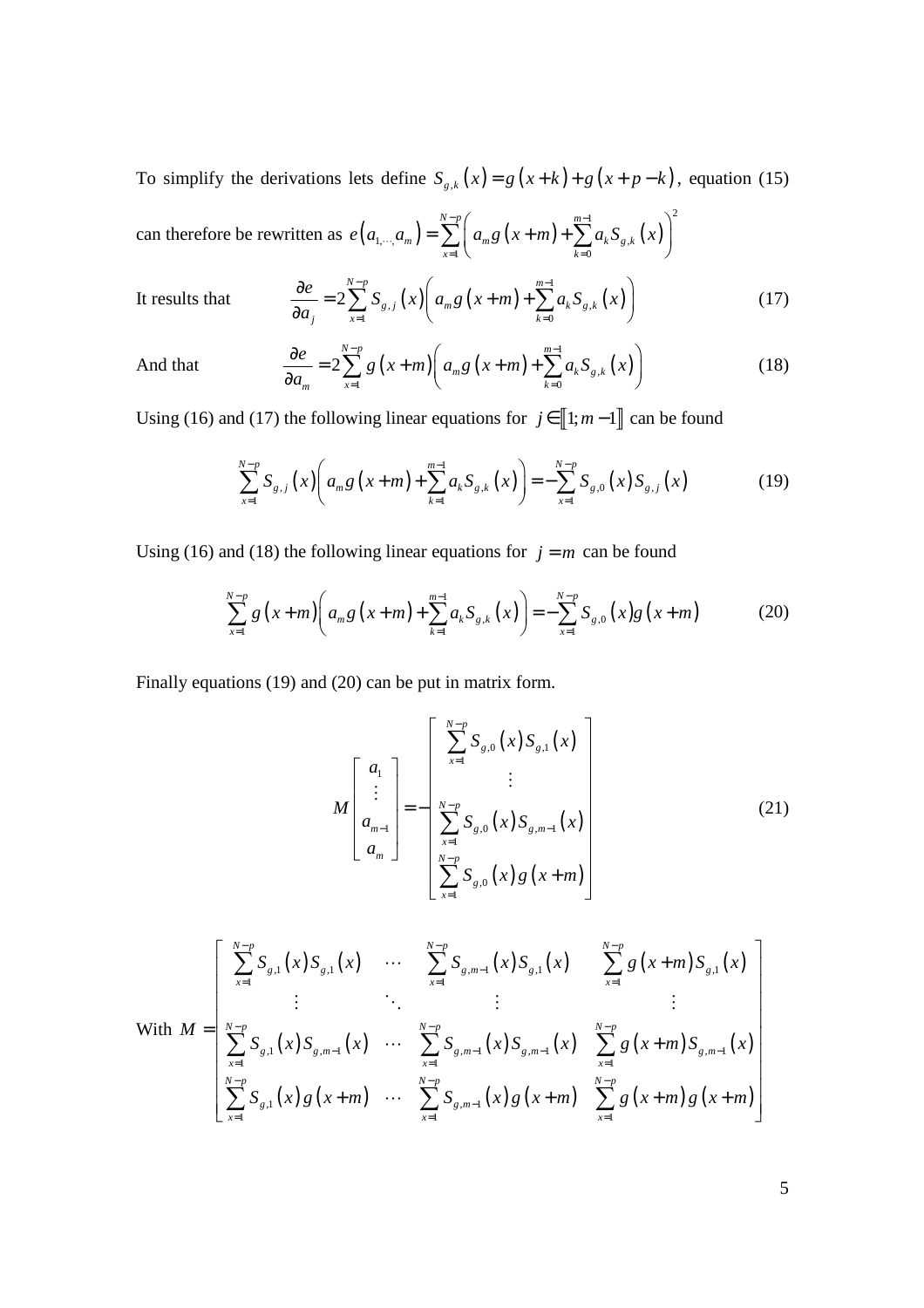Although some source code is provided in the appendix, solving equation (21) is outside the scope of this tutorial but should not be a blocker for the reader since solving linear systems is well addressed in the literature; see [4], [5] and [6] for example.

### e. Solving the polynomial for frequencies

This is the last part of the puzzle. At this stage the polynomial and its coefficients can be determined, however nothing guarantees that the roots will take the form  $z_i = e^{i\theta_i}$  $z_j = e^{i\theta_j}$ , nor that their conjugate will also be roots as desired initially. The necessary conditions to establish constraints on the  $(a_k)_{k \in [\![ 1; m ]\!]}$  have not been shown to be sufficient. Instead of doing so, stronger necessary conditions are going to be derived by transforming the polynomial in an alternative form.

Decomposing (8) gives  $P(z) = \sum_{n=1}^{\infty}$ 0  $k=m+1$  $\sum_{p=0}^{m-1} a^{p-k}$  *p*  $\sum_{p=0}^{m} a^{p-k}$  $k^2$   $\cdots$   $\mu_m$ <sup>2</sup>,  $\cdots$   $\cdots$   $\mu_k$  $k=0$   $k=m$  $P(z) = \sum_{k=0}^{m-1} a_k z^{p-k} + a_m z^m + \sum_{k=0}^{p} a_k z^{p-k}$  $k = m +$  $=\sum_{k=1}^{n} a_k z^{p-k} + a_m z^m + \sum_{k=1}^{n} a_k z^{p-k}$ , and using (12), it becomes  $(z) = \sum^{m-1}$ 0  $k=m+1$  $\sum_{m=1}^{m-1} a_n = p-k + q_n = m + \sum_{m=1}^{p} a_m = p-k$  $k^2$   $\left\lfloor \frac{u_m}{k} \right\rfloor$   $\left\lfloor \frac{u_{p-k}}{k} \right\rfloor$  $k=0$   $k=m$  $P(z) = \sum_{k=0}^{m-1} a_k z^{p-k} + a_m z^m + \sum_{k=0}^{p} a_{n-k} z^{p-k}$ −  $k = m +$  $=\sum_{k=0}^{m-1} a_k z^{p-k} + a_m z^m + \sum_{k=0}^{p-1} a_{p-k} z^{p-k}$ . Changing variables with  $k' = p-k$ , gives  $k = p - k'$  and  $k'$  goes from  $p - p = 0$  to  $p - (m + 1) = 2m - m - 1 = m - 1$ . The equation can therefore be rewritten  $P(z) = \sum_{n=1}^{m-1} a_k z^{p-k} + a_m z^m + \sum_{n=1}^{m-1} a_n z^n$ 0  $k'=0$  $\sum_{k=1}^{m-1} a_k e^{p-k}$   $\sum_{k=1}^{m} a_k e^{k}$  $k^2$   $\left| u_m u_k \right| \leq u_k$  $k=0$   $k=0$  $P(z) = \sum_{m=1}^{m-1} a_k z^{p-k} + a_m z^m + \sum_{k=1}^{m-1} a_{k'} z^{k'}$  $= 0$   $k' =$  $=\sum_{k=0}^{m} a_k z^{p-k} + a_m z^m + \sum_{k=0}^{m-1} a_k z^{k'}$ . The variable k' can be renamed *k* and the two sums can be regrouped since now they have similar bounds.

$$
P(z) = \sum_{k=0}^{m-1} a_k (z^{p-k} + z^k) + a_m z^m
$$
 (22)

Since the roots are to be of the form  $z_i = e^{i\theta_j}$  $z_j = e^{i\theta_j}$ , none of the roots will be zero and equation (22) can be factored by  $z^m$  which gives:

$$
P(z) = z^{m} \left( \sum_{k=0}^{m-1} a_{k} \left( z^{m-k} + z^{k-m} \right) + a_{m} \right) = z^{m} \left( \sum_{k=0}^{m-1} a_{k} \left( z^{m-k} + \frac{1}{z^{m-k}} \right) + a_{m} \right)
$$

Moreover given that  $z_j^{m-k} + \frac{1}{z^{m-k}} = 2\cos((m-k)\theta_j)$ *j*  $z_i^{m-k} + \frac{1}{m-k} = 2\cos((m-k))$ *z*  $e^{-k} + \frac{1}{\cdots} = 2\cos((m-k)\theta)$  $+\frac{1}{z^{m-k}} = 2\cos((m-k)\theta_j)$ , instead of solving for *z* in  $P(z)$ , the equation  $R(\cos(\theta)) = \sum_{k=1}^{m-1} 2a_k \cos((m-k)\theta)$ 0  $\cos(\theta)$  =  $\sum 2 a_k \cos \theta$ *m*  $k \cos(\mu \kappa \kappa)$ <sup>u</sup><sub>m</sub> *k*  $R(\cos(\theta)) = \sum_{k=1}^{m-1} 2a_k \cos((m-k)\theta) + a_k$ =  $=\sum_{k=1}^{m} 2a_k \cos((m-k)\theta) + a_m$  can be used as a replacement.

First  $R(\cos(\theta))$  need to be expressed as a polynomial of  $\cos(\theta)$  using Chebyshev's polynomials  $T_n(x)$ , which are defined so that  $T_n(\cos(x)) = \cos(nx)$ . The recursive formulation of Chebyshev's polynomials is  $T_0(x)=1$ ,  $T_1(x)=x$  and  $T_{n+2}(x) = 2xT_{n+1}(x) - T_n(x)$ .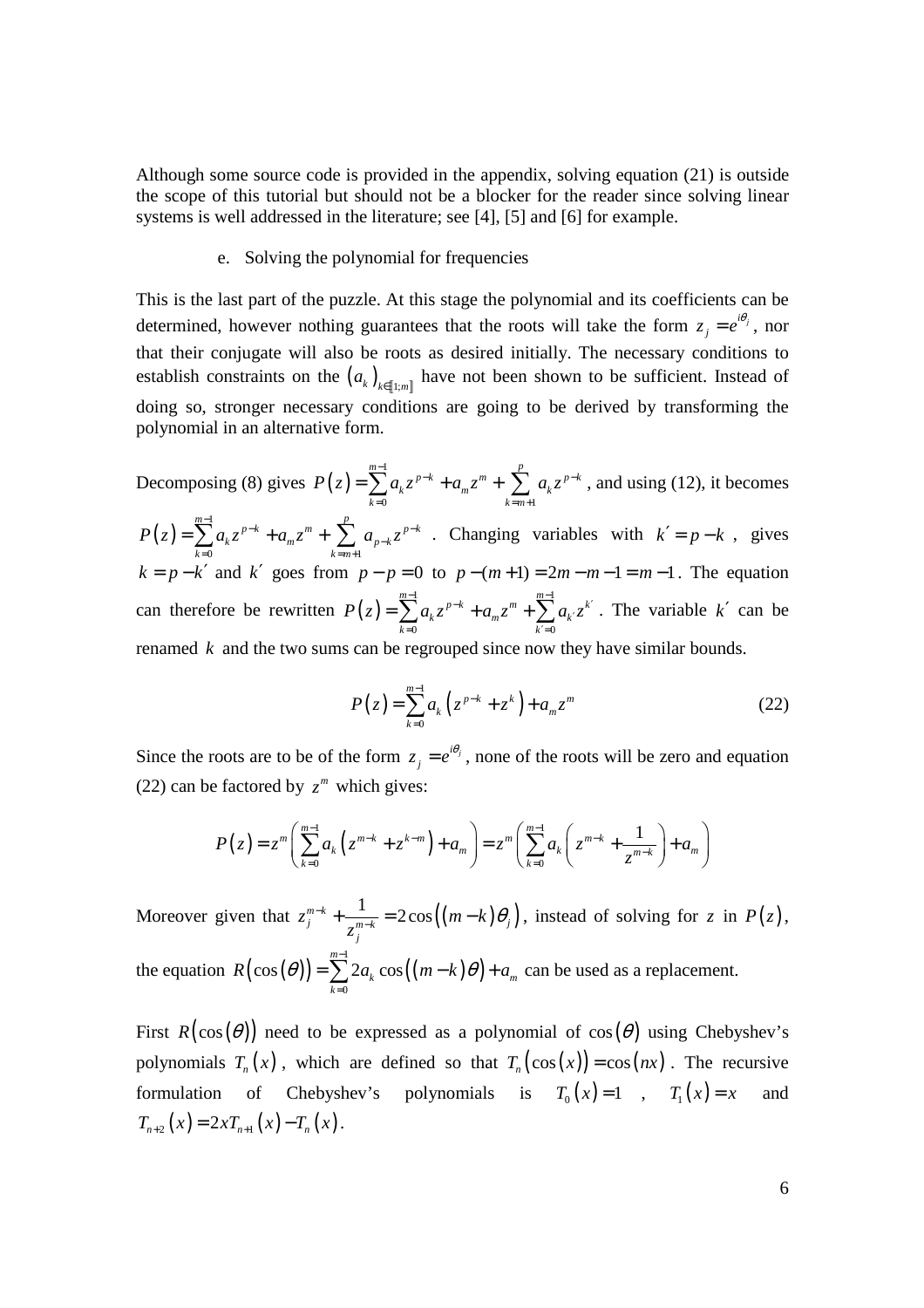Therefore  $R\left(\cos\left(\theta\right)\right) = \sum_{k=1}^{m-1} 2 a_k T_{m-k} \left(\cos\left(\theta\right)\right)$ 0  $\cos(\theta)$ ) =  $\sum 2 a_k T_{m-k}$  (cos *m*  $k^{\prime}$   $m-k$   $(\cos(\nu))$   $\alpha_m$ *k*  $R(\cos(\theta)) = \sum_{m=1}^{m-1} 2a_k T_{m-k}(\cos(\theta)) + a_k$ − =  $=\sum_{m=1}^{m} 2a_k T_{m-k}(\cos(\theta)) + a_m$  and a change of variable  $y = \cos(\theta)$ can be applied to obtain the final form of the polynomial to solve.

$$
R(y) = \sum_{k=0}^{m-1} 2a_k T_{m-k}(y) + a_m
$$
 (23)

It is interesting to note that Prony's method first expanded from *m* unknown frequencies to  $p = 2m$  complex unknowns, but that (23) has brought it back to *m* unknowns.

The procedure to solve (23) is to expand the Chebyshev polynomials with the recursive formulas, multiply them by their respective  $a_k$  coefficients, and sum all the results to get the final polynomial  $R(y)$ . When this is done any polynomial root solver can be used to get the *y* values, finally the frequencies  $(\omega_i)_{i \in [1;m]}$ , are extracted by  $w_i = \cos^{-1}(y_i)$ .

Again, although some source code is provided in the appendix, solving equation (23) is outside the scope of this tutorial but should not be a blocker for the reader since solving polynomials is well addressed in the literature; see [5], [7], [8] and [8] for example.

### **4. Finding the amplitudes and phases**

a. Finding the amplitudes  $(\alpha_i)_{i \in [\![ 1; m ]\!]}$  and  $(\beta_i)_{i \in [\![ 1; m ]\!]}$ 

Looking back at equation (3) ( $g(x) = \sum \alpha_i \cos(\omega_i x) + \sum \beta_i \sin(\omega_i x)$  $i=1$  $\cos(\omega_i x) + \sum \beta_i \sin$ *m m*  $\iota_i$   $\omega_i$   $\omega_i$   $\mu_j$  i<sub>i</sub>  $\sum_i p_i$   $\sin(i\omega_i)$ *i i*  $g(x) = \sum \alpha_i \cos(\omega_i x) + \sum \beta_i \sin(\omega_i x)$  $=1$   $i=$  $=\sum_{i=1}^{m} \alpha_i \cos(\omega_i x) + \sum_{i=1}^{m} \beta_i \sin(\omega_i x)$ , at this stage the frequencies that were required have been determined. Only the amplitudes for the cosine and sine series are left to be found.

The Least-Squares method is again going to be used so that to minimize the sum of the square errors between *f* and *g* on the *N* data samples. As in section 3.d an error function to be minimized is defined as follow:

$$
e(\alpha, \beta) = \sum_{x=1}^{N} (g(x) - f(x))^{2}
$$
 (24)

And using (3) 
$$
e(\alpha, \beta) = \sum_{x=1}^{N} \left( \sum_{i=1}^{m} \alpha_i \cos(\omega_i x) + \sum_{i=1}^{m} \beta_i \sin(\omega_i x) - f(x) \right)^2
$$
 (25)

In order to minimize equation (25), a point  $(\alpha_1, \ldots, \alpha_m, \beta_1, \ldots, \beta_m)$  need to be found at which  $\nabla e(\alpha_1, \ldots, \alpha_m, \beta_1, \ldots, \beta_m) = 0$ , which is equivalent as to solve for all *j*: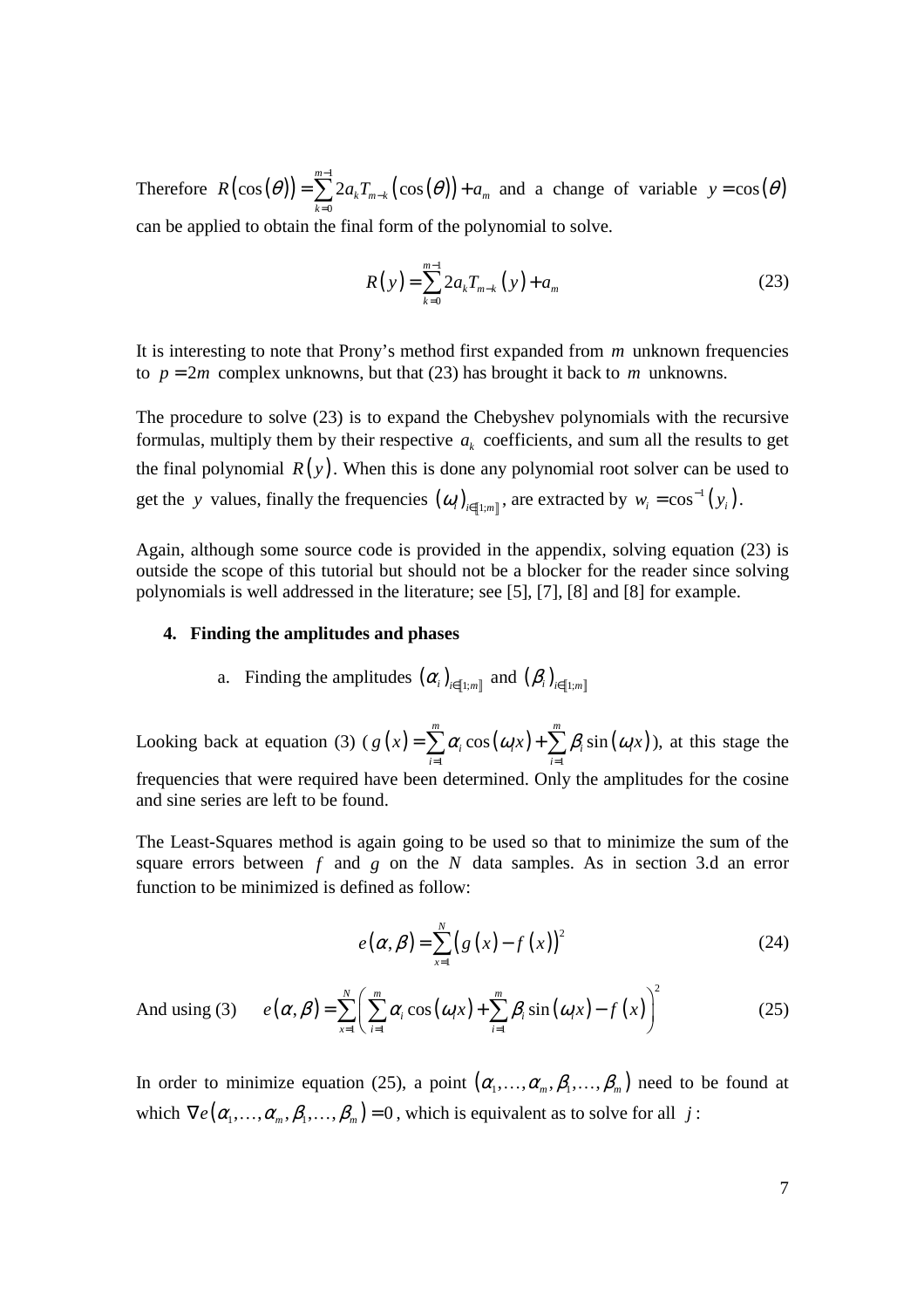$$
\frac{\partial e(\alpha_1, \dots, \alpha_m, \beta_1, \dots, \beta_m)}{\partial \alpha_j} = 0
$$
\n(26)

and 
$$
\frac{\partial e(\alpha_1, ..., \alpha_m, \beta_1, ..., \beta_m)}{\partial \beta_j} = 0
$$
 (27)

From (25) 
$$
\frac{\partial e}{\partial \alpha_j} = 2 \sum_{x=1}^N \cos(\omega_j x) \left( \sum_{i=1}^m \alpha_i \cos(\omega_i x) + \sum_{i=1}^m \beta_i \sin(\omega_i x) - f(x) \right)
$$
(28)

and 
$$
\frac{\partial e}{\partial \beta_j} = 2 \sum_{x=1}^N \sin(\omega_j x) \left( \sum_{i=1}^m \alpha_i \cos(\omega_i x) + \sum_{i=1}^m \beta_i \sin(\omega_i x) - f(x) \right)
$$
(29)

Therefore the following equations that are obtained by swapping the sums signs and by moving all the terms with  $f(x)$  on the right hand side of the equation need to be solved.

$$
\sum_{i=1}^{m} \alpha_i \sum_{x=1}^{N} \cos(\omega_j x) \cos(\omega_i x) + \sum_{i=1}^{m} \beta_i \sum_{x=1}^{N} \cos(\omega_j x) \sin(\omega_i x) = \sum_{x=1}^{N} \cos(\omega_j x) f(x)
$$
 (30)

and 
$$
\sum_{i=1}^{m} \alpha_i \sum_{x=1}^{N} \sin(\omega_j x) \cos(\omega_i x) + \sum_{i=1}^{m} \beta_i \sum_{x=1}^{N} \sin(\omega_j x) \sin(\omega_i x) = \sum_{x=1}^{N} \sin(\omega_j x) f(x)
$$
 (31)

Again both (30) and (31) define a linear system, and the algorithm to solve this system is strictly identical to the one used in section 3.d and requires the use of the same source code provided in the Appendix of this document.

$$
M\begin{bmatrix} \alpha_1 \\ \vdots \\ \alpha_m \\ \beta_1 \\ \vdots \\ \beta_m \end{bmatrix} = \begin{bmatrix} \sum_{x=1}^{N} \cos(\omega_x) f(x) \\ \vdots \\ \sum_{x=1}^{N} \cos(\omega_m x) f(x) \\ \sum_{x=1}^{N} \sin(\omega_x) f(x) \\ \vdots \\ \sum_{x=1}^{N} \sin(\omega_m x) f(x) \end{bmatrix}
$$
(32)

For space sake, let  $c(x) = cos(x)$  and  $s(x) = sin(x)$  and M is defined as below.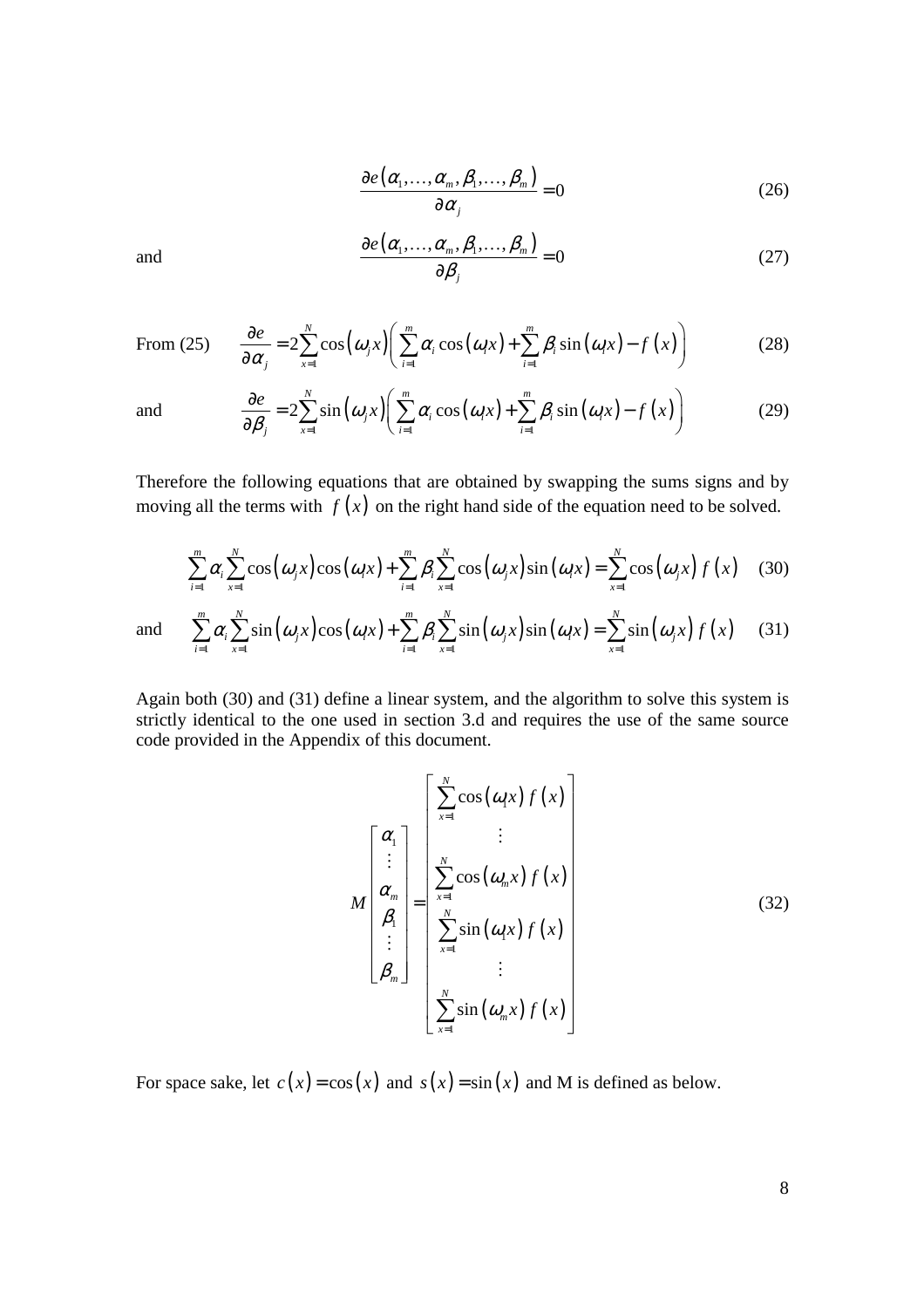$$
M = \begin{bmatrix} \sum_{x=1}^{N} c(\omega_1 x) c(\omega_1 x) & \sum_{x=1}^{N} c(\omega_1 x) c(\omega_m x) & \sum_{x=1}^{N} c(\omega_1 x) s(\omega_1 x) & \sum_{x=1}^{N} c(\omega_1 x) s(\omega_m x) \\ \vdots & \vdots & \vdots & \vdots & \vdots & \vdots & \vdots \\ \sum_{x=1}^{N} c(\omega_m x) c(\omega_1 x) & \sum_{x=1}^{N} c(\omega_m x) c(\omega_m x) & \sum_{x=1}^{N} c(\omega_m x) s(\omega_1 x) & \sum_{x=1}^{N} c(\omega_m x) s(\omega_m x) \\ \sum_{x=1}^{N} s(\omega_1 x) c(\omega_1 x) & \sum_{x=1}^{N} s(\omega_1 x) c(\omega_m x) & \sum_{x=1}^{N} s(\omega_1 x) s(\omega_1 x) & \sum_{x=1}^{N} s(\omega_1 x) s(\omega_m x) \\ \vdots & \vdots & \vdots & \vdots & \vdots & \vdots & \vdots \\ \sum_{x=1}^{N} s(\omega_m x) c(\omega_1 x) & \sum_{x=1}^{N} s(\omega_m x) c(\omega_m x) & \sum_{x=1}^{N} s(\omega_m x) s(\omega_1 x) & \sum_{x=1}^{N} s(\omega_m x) s(\omega_m x) \end{bmatrix}
$$

b. Finding the amplitudes  $(\rho_i)_{i \in [\![1;m]\!]}$  and phases  $(\varphi_i)_{i \in [\![1;m]\!]}$ 

This is the final and easiest step in this whole tutorial. Values of  $(\alpha_i)_{i \in [\![ 1; m ]\!]}$ ,  $(\beta_i)_{i \in [\![ 1; m ]\!]}$ have been determined, and from section 2:  $\alpha_i = \rho_i \cos(\varphi_i)$  and  $\beta_i = -\rho_i \sin(\varphi_i)$ .

Therefore  $\rho_i = \sqrt{\alpha_i^2 + \beta_i^2}$  and  $\varphi_i = \tan^{-1} \left| \frac{-\rho_i}{\alpha_i} \right|$ *i*  $\varphi_i = \tan^{-1} \left( \frac{-\beta_i}{\alpha_i} \right)$  $_{-1}\left( -\beta_{i}\right)$  $=$  tan<sup>-1</sup>  $\left( \frac{\mu_i}{\alpha_i} \right)$ . And finally everything that was needed in equation (1) ( $g(x) = \sum \rho_i \cos(\omega_i x + \varphi_i)$ 1 cos *m*  $\psi_i$  cos  $(\omega_i \lambda + \psi_i)$ *i*  $g(x) = \sum \rho_i \cos(\omega_i x + \varphi_i)$ =  $=\sum_{i=1}^{m} \rho_i \cos(\omega_i x + \varphi_i)$  has been found.

### **5. Conclusion**

This tutorial has fully detailed the basic trigonometric fitting methods that were briefly described in [1] and [2]. Those methods have a serious drawback. Despite what seems a correct and reasonable symbolic analysis, the practical numerical implementation can suffer from several numerical precision issues.

One of the common numerical issues is related to the method used in both sections 3.d and 4.a to solve an over-determined, over-constrained system of linear equations, for which we have more equations than unknowns to solve. In order to solve this issue both sections 3.d and 4.a have used the same Least-Squares (LS) method using what are called the normal equations which are well known to be ill-defined and not ideal for numerical implementations. The reader of this tutorial interested to address this issue is encouraged to follow-up with the topic of Singular Value Decomposition (SVD) described in [5] and [9].

Another common numerical issue is related to the use of limited machine precision floating point implementations. Trying to use the LS on very large sets of data even with SVD methods can very easily exhibit the limits of the implementation accuracy and give results that are very unsatisfying. A reasonable workaround that can be used in some cases is to reduce the sampling frequency of the data set used, at the expense of the accuracy of the approximation and solution.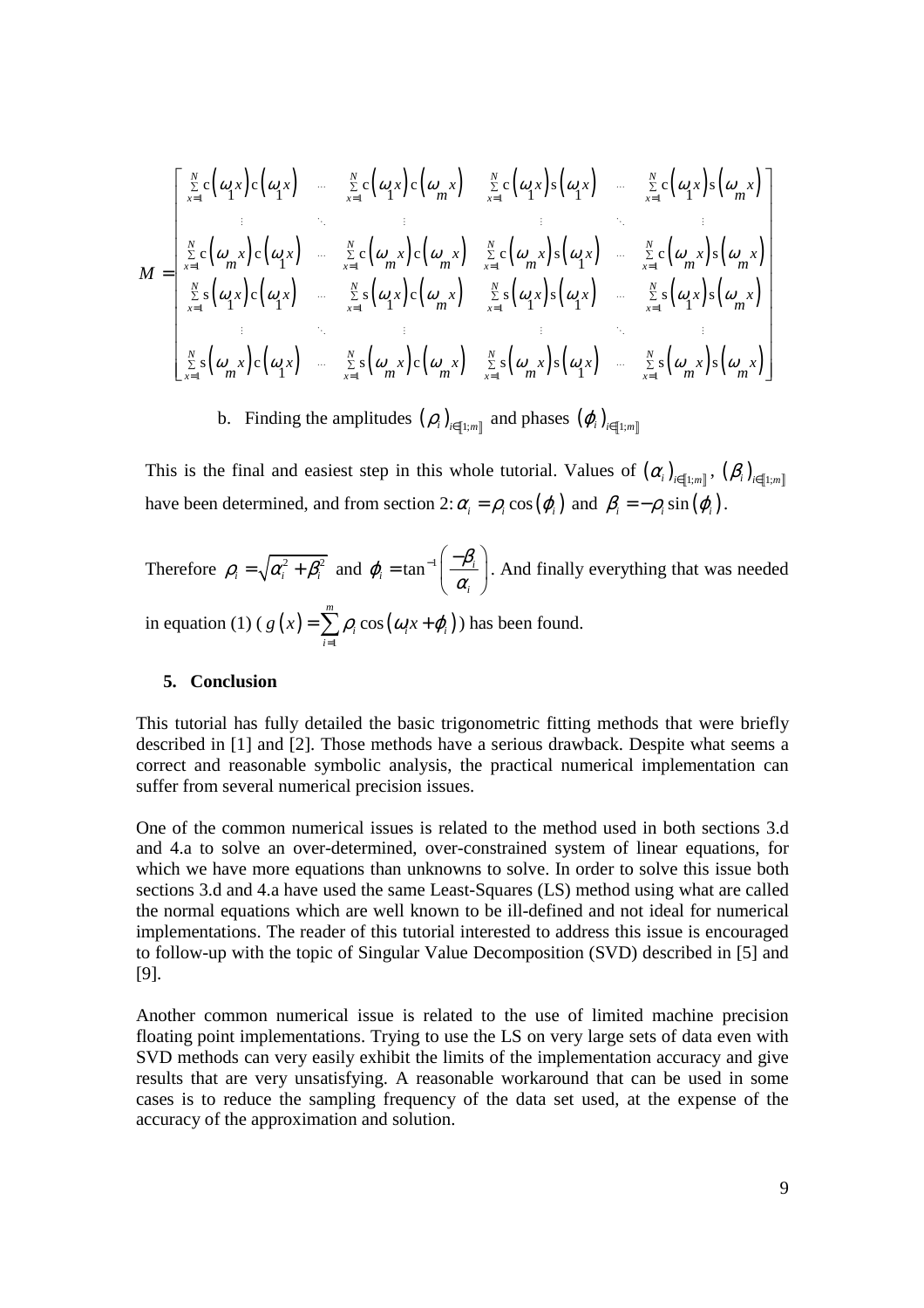The last common numerical issue to be mentioned in this conclusion is related to the Prony method itself. Firstly the method itself is not guaranteed to be optimal since minimizing the error on polynomial coefficients does not insure to find optimal frequencies, and secondly the method has known numerical issues when the signal analyzed is composed of frequencies very close to each other, or when the signal has a non negligible noise component.

Finally trigonometric curve fitting is not a fully solved problem. There exist several other trigonometric curve fitting methods such as Pisarenko's method, the Matrix Pencil method, MUSIC, TAM, ESPRIT, and KT methods. The reader interested to pursue further investigations related to the area of trigonometric curve fitting is encouraged to read [10] and [11] for more details.

The positive side of this incomplete solution is that there is always an interest to discover new trigonometric curve fitting algorithms, and the reader of this tutorial can take part in this research effort.

### **6. References**

1. J.M Hurst, The Profit Magic of Stock Transaction Timing, Traders Press (2000) 2. C.E. Cleeton, The Art of Independent Investing, Prentice-Hall (1976)

3. G. Riche de Prony, Essai éxperimental et analytique, Journal de l'École Polytechnique (1795). Also available at the address http://www.polytech.unice.fr/~leroux/PRONY.pdf 4. R. Barrett et al., Templates for the Solution of Linear Systems: Building Blocks for Iterative Methods, 2nd Edition, SIAM (1994)

5. W.H. Press et al., Numerical Recipes in C++: The Art of Scientific Computing, Cambridge University Press (2002)

6. J.P. Pante, Computer Algorithms in Power System Analysis, World Wide Web site at the address http://www.geocities.com/SiliconValley/Lab/4223/fault/ach03.html, (1999)

7. Durand-Kerner method, World Wide Web site at the address

http://en.wikipedia.org/wiki/Durand-Kerner\_method

8. L. Volpi, Practical Methods for Roots Finding, World Wide Web site at the address http://digilander.libero.it/foxes/poly/Polynomial\_zeros.pdf, (2006)

9. G.H. Golub et al., Matrix Computations, Johns Hopkins University Press, (1996) 10. R. Badeau, High Resolution Methods for Estimating and Tracking Modulated Sinusoids, World Wide Web site at the address

http://pastel.paristech.org/1234/01/Thesis.pdf, (2005)

11. A. Van der Veen, Subspace Based Signal Analysis using Singular Value Decomposition, Proceedings IEEE, vol. 81, (1993)

### **7. Appendix. Non optimized C++ code.**

#include <vector> #include <complex>

using namespace std; typedef complex<double> COMPLEX; const double kPI = 3.14159265358979323846;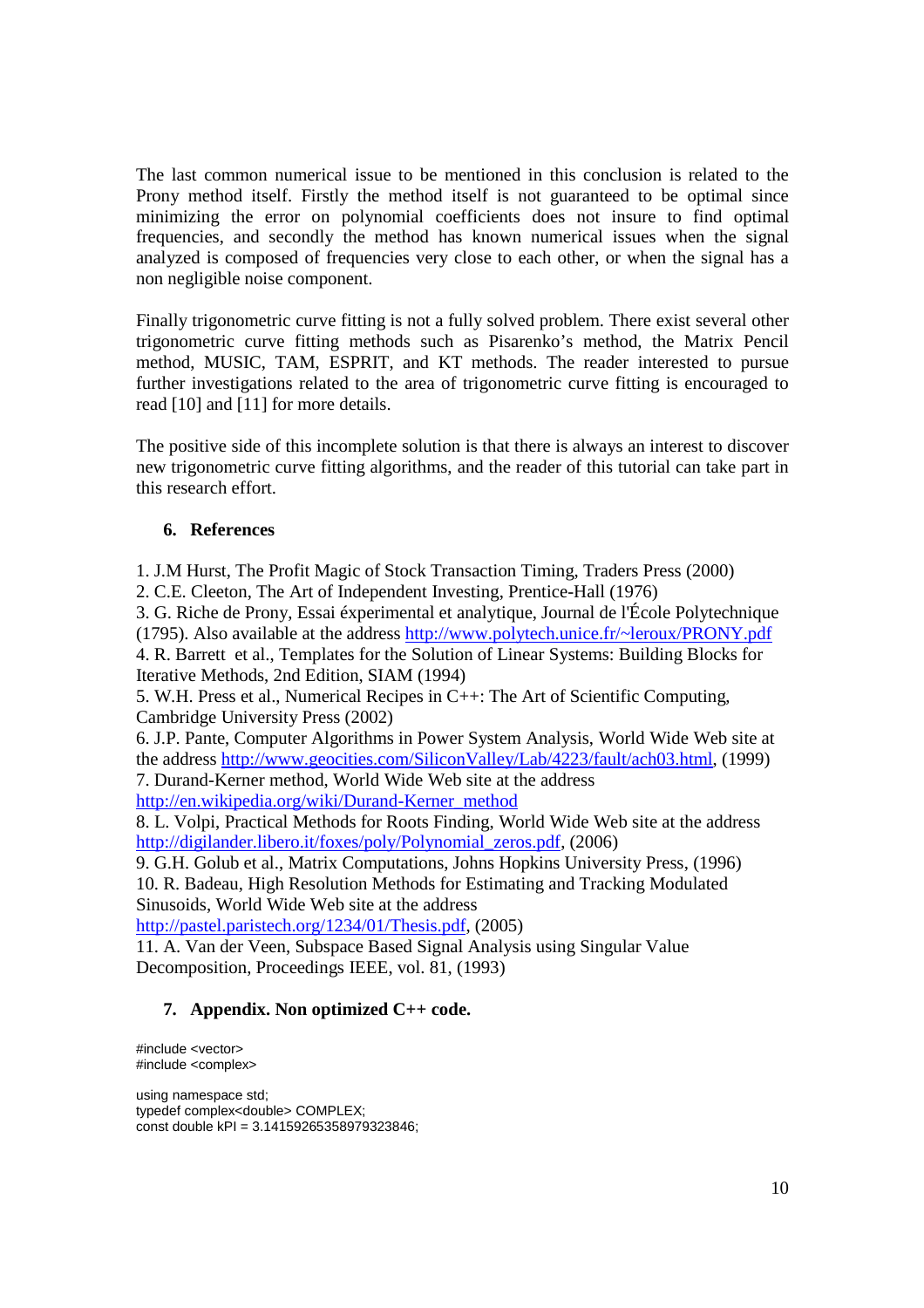### **// Returns in vector all roots of input polynomial using Durand-Kerner / Weirstrass method**

vector<COMPLEX> PolyRoots( vector<double> &poly, const double eps, const long maxIter, const double setupRadius ) {

```
size_t degree = poly.size() - 1;
        vector<COMPLEX> roots( degree ); 
       for (size_t i = 0; i < degree; i + 1)
        { 
               roots[i] = polar( setupRadius, 2.0 * i * kPI / degree );
        } 
       double error = eps; 
       for ( long iter = maxIter; 0 \le iter, eps \le error; iter-- )
        { 
               error = 0.0;
               for ( size_t i = 0; i < degree; i++)\{ COMPLEX divisor( poly[ degree ] ); 
                        COMPLEX delta( poly[ degree ] ); 
                       for ( size_t j = 0; j < degree; j++ )
\{if ( i != j )
\{divisor * = \text{roots}[ i ] - roots[ j ];
 } 
                               delta = delta * roots[i] + poly[ degree - 1 - j];
 } 
                       delta /= divisor;
                        roots[ i ] -= delta; 
                        error = max( error, abs( delta ) ); 
 } 
        } 
        return roots;
```
}

#### **// Returns the inverse of input matrix using full pivot Gauss Jordan method**

```
vector<double> InverseMatrix( vector<double> M, const long n ) 
{ 
vector<br/>>bool> freeIndices( n, true );
         vector<double> res( n * n, 0.0 );
         for ( long i = 0; i < n; i++) { 
                  res[i * n + i] = 1.0;
          } 
         for ( long p = 0; p < n; p++ )
          { 
                  double pivot = 0.0;
                   long mi, mj; 
                  for ( long i = 0; i < n; i++)\{
```

```
for ( long j = 0; j < n; j++)\{if ( ( fabs(pivot) < fabs( M[i * n + j]) )
                           && freeIndices[ i ] && freeIndices[ j ] ) 
\{mi = i;
```
 $mj = j;$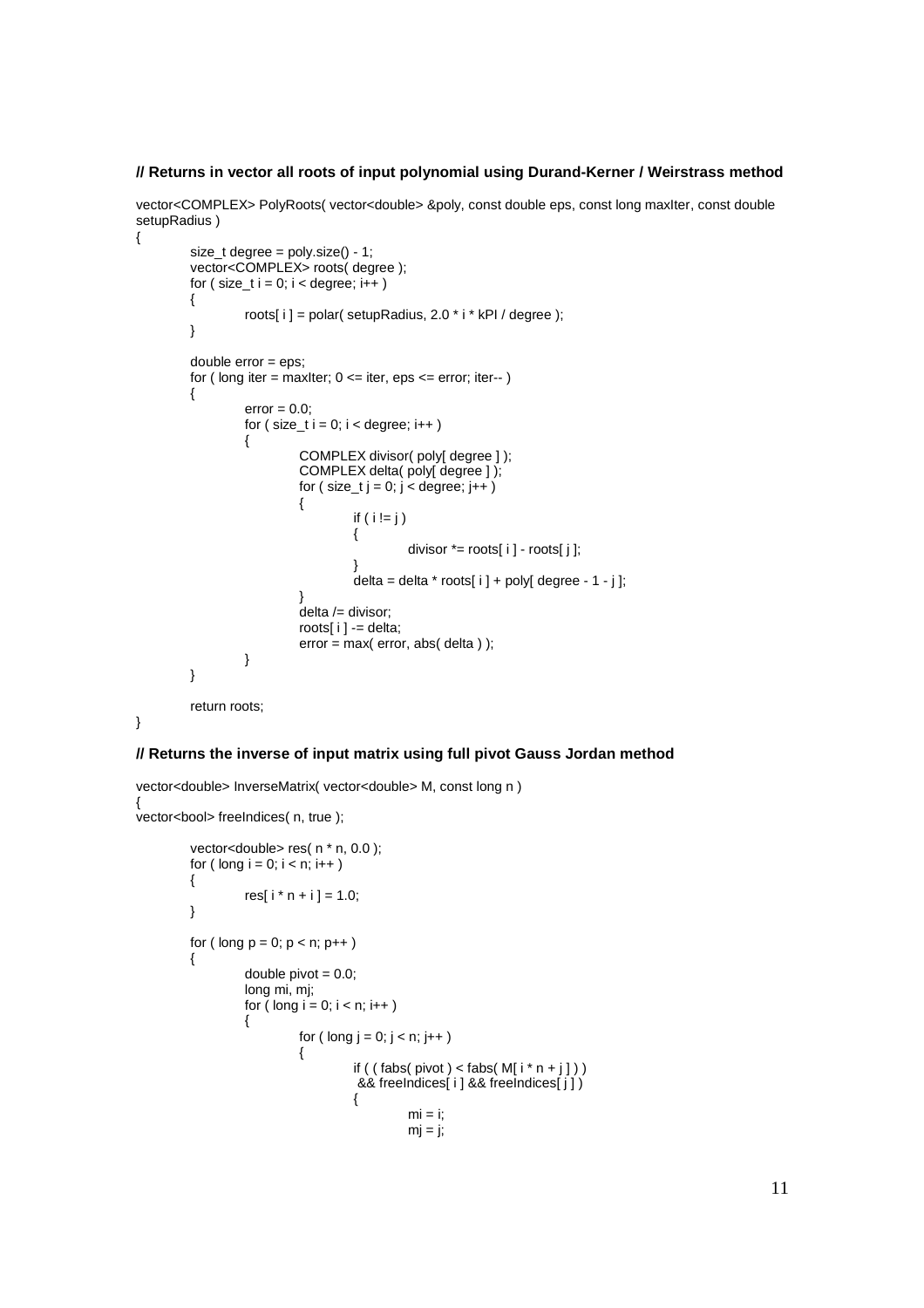```
pivot = M[ i * n + j ];<br>}
 } 
 } 
 } 
           freelndices[ mj ] = false;for ( long i = 0; i < n; i++)\{swap(M[mi * n + j], M[mj * n + j]);
                  swap( res[ mi * n + j ], res[ mj * n + j ]);
                  M[ mj * n + j] /= pivot;
                  res[\overline{m}j * n + j ] /= pivot;
 } 
           for ( long i = 0; i < n; i++)\{if ( i != mj )
\{double scale = M[i * n + m];
                        for ( \log j = 0; j < n; j++)\{M[i * n + j] -= scale * M[mj * n + j];res[i * n + j] -= scale * res[mj * n + j];
 } 
 } 
 } 
      } 
      return res;
```

```
}
```
{

}

{

### **// Small utility functions for Prony algorithm**

double Sgk( const vector<double> &values, const long m, const long x, const long i )

```
if ( i != m )
 { 
          return values[x + i] + values[x + 2 * m - i];
 } 
 else 
 { 
          return values[x + m];
 }
```
double CosSin( const std::vector<double> &frequencies, const long m, const long x, const long i )

```
if (i < m) { 
           return sin( frequencies[ i ] * x );
 } 
 else 
 { 
           return cos( frequencies[ i - m ] * x );
 }
```
}

vector<double> MultiplyMatrixVector( const vector<double> &M, const long n, const vector<double> &V ) {

vector<double> res( n, 0.0 ); for (  $long i = 0; i < n; i++)$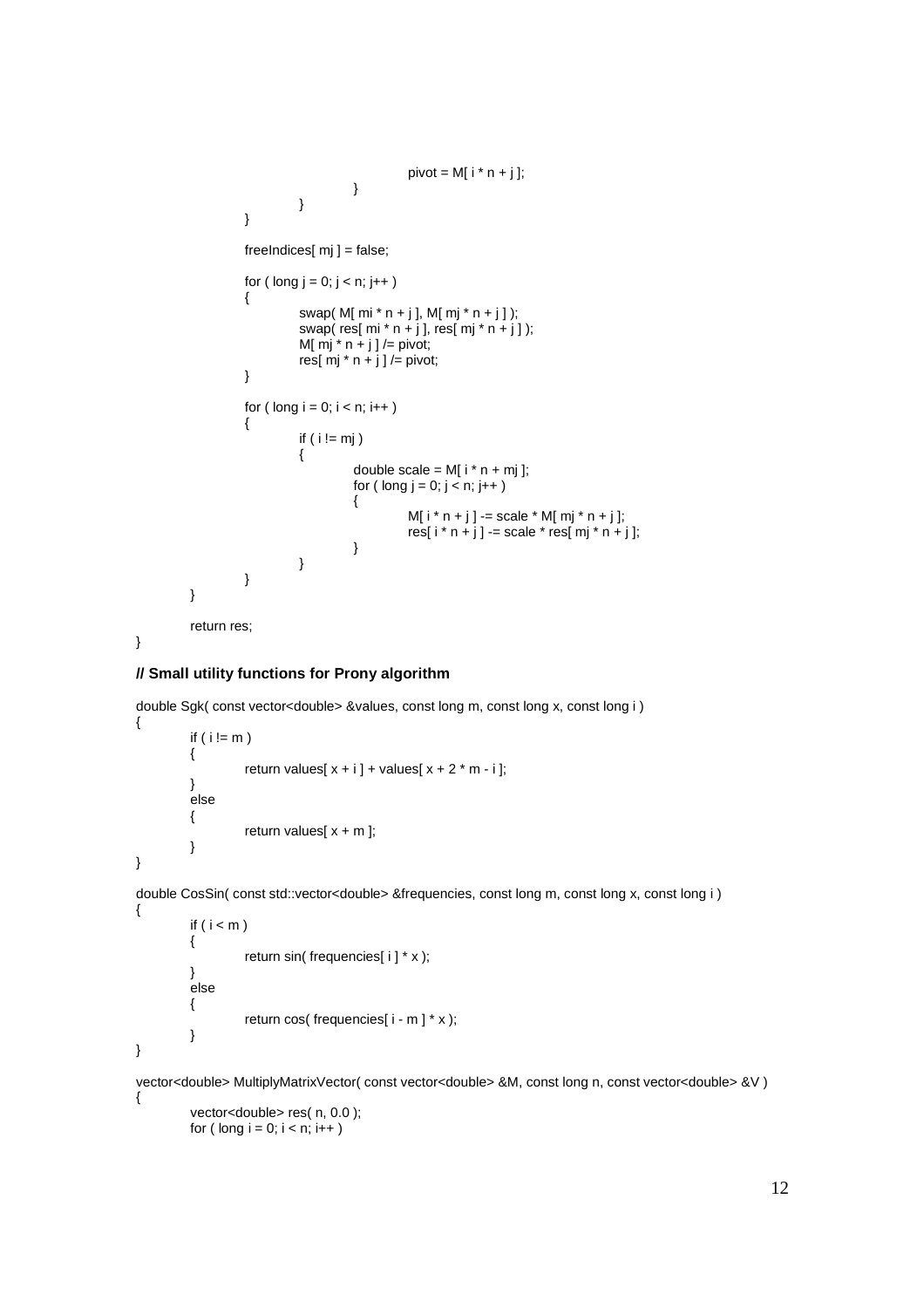```
 { 
               for ( long j = 0; j < n; j++)\{res[ i ] += M[ i * n + j ] * V[ j ];
 } 
        } 
        return res; 
}
```
### **// Returns up to m frequencies, amplitudes and phases from input data vector**

void PronyFit( const vector<double> &values, const long &m, vector<double> &frequenciesRad, vector<double> &amplitudes, vector<double> &phases )

```
{
```

```
long p = 2 * m;
 long n = static_cast<long>( values.size() );
```

```
// CREATE VECTOR AND MATRIX TO GET POLYNOMIAL COEFFICIENTS
```

```
 vector<double> A( m * m, 0.0 ); 
       vector<double> B( m, 0.0 ); 
      for ( long i = 0; i < m; i++ )
        { 
              for ( long x = 0; x < n - p; x++)\{for ( long j = 0; j < m; j++)\{A[i * m + j] += Sgk( values, m, x, i + 1 ) * Sgk( values, m, x, j + 1 );
 } 
                      B[i] -= Sgk( values, m, x, i + 1) * Sgk( values, m, x, 0);
 } 
       }
```
 vector<double> inverseA = InverseMatrix( A, m ); vector<double>  $X =$  MultiplyMatrixVector( inverseA, m, B);

#### // CREATE LINEAR COMBINATION OF CHEBYSHEV POLYNOMIALS

```
 vector<double> Tnm2( 1, 1.0 ); // 1 
       double coeffsTnm1[] = \{ 0.0, 1.0 \}; // X
        vector<double> Tnm1( coeffsTnm1, coeffsTnm1 + sizeof( coeffsTnm1 ) / sizeof( double ) ); 
       double coeffsP[] = \{ X[m - 1], 2.0 * X[m - 2] \};
        vector<double> P( coeffsP, coeffsP + sizeof( coeffsP ) / sizeof( double ) ); 
       for ( \log i = m - 3; -1 \le i; i - j)
        { 
                vector<double> Tn( Tnm1.size() + 1, 0.0 );
                for ( size_t j = 0; j < Tnm1.size(); j++ )
\{Tn[i + 1] += 2.0 * Tnm1[i]; } 
                for ( size_t j = 0; j < Tnm2.size(); j++ )
\{ Tn[ j ] -= Tnm2[ j ]; 
 } 
                Tnm2 = Tnm1;
                Tnm1 = Tn:
                double k = 2.0;
                if ( 0 \le i )
\{
```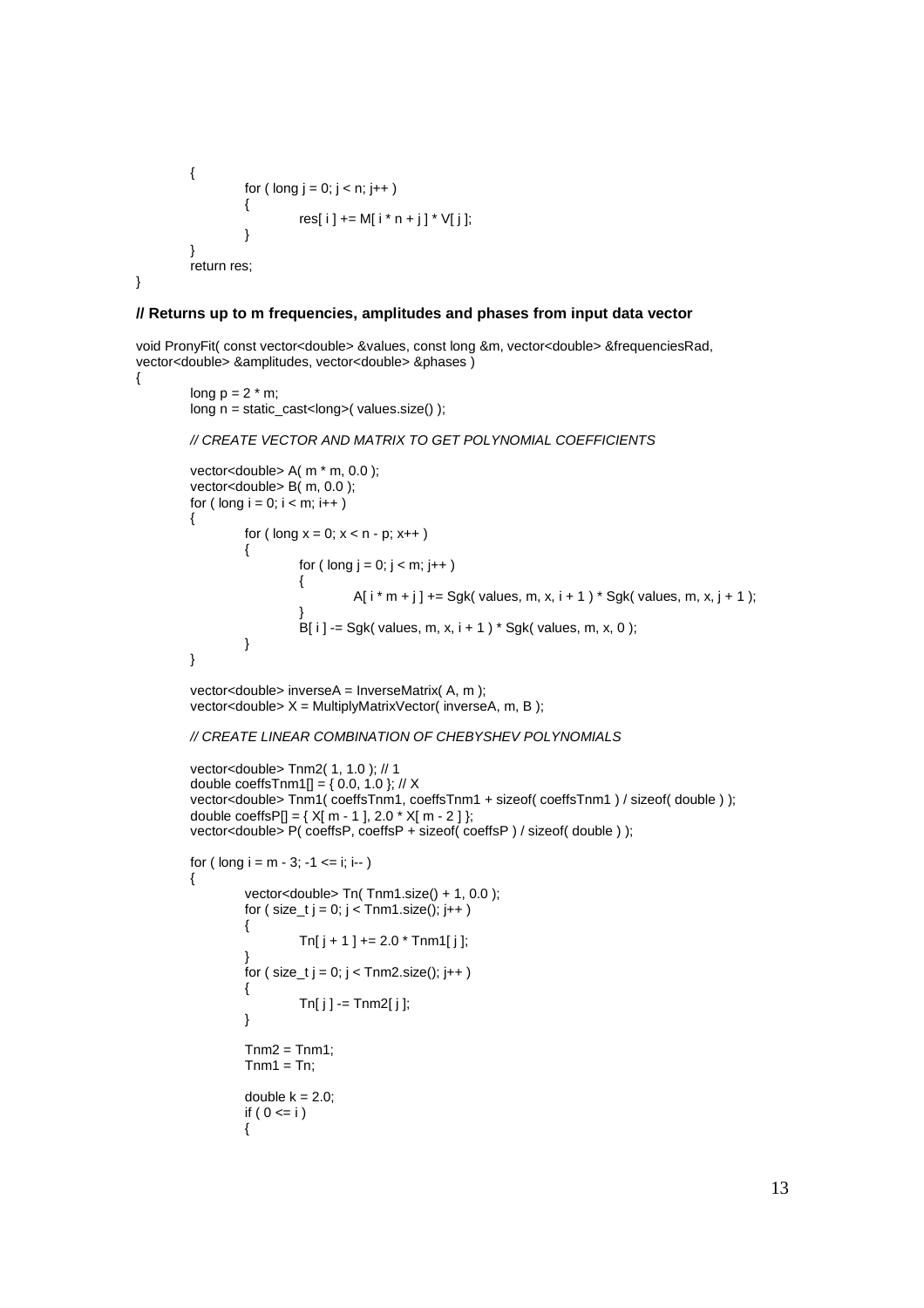```
k \stackrel{*}{=} X[i]; } 
            for ( size_t j = 0; j < Tn.size(); j++ )
\{Tn[j] * = k;
 } 
            for ( size_t j = 0; j < P.size(); j++ )
\{Tn[i] += P[i]; } 
            P = Tn;
```
}

}

// SOLVE FOR COSINE OF FREQUENCIES

```
const double epsilon = 1.e-6;
 vector<COMPLEX> roots = PolyRoots( P, epsilon, 100, 2.0 );
```
// CONVERT TO FREQUENCIES IF ROOTS ARE VALID

```
for ( long i = 0; i < m; i++) { 
                if ( ( fabs( roots[ i ].imag() ) < epsilon ) && ( fabs( roots[ i ].real() ) < 1.0 + epsilon ) )\{frequenciesRad.push_back( acos( max( min( roots[ i ].real(), 1.0 ), -1.0 ) ) );
 } 
        }
```
### // CREATE VECTOR AND MATRIX TO GET AMPLITUDES AND PHASES

```
 long nbFreq = static_cast<long>( frequenciesRad.size() ); 
long m2 = 2 * nbFreq;
```

```
 vector<double> A2( m2 * m2, 0.0 ); 
        vector<double> B2( m2, 0.0 ); 
      for ( long i = 0; i < m2; i++) { 
              for ( long x = 0; x < n; x++ )
\{for ( long j = 0; j < m2; j++)\{A2[i* m2 + j] += CosSin(frequenciesRad, nbFreq, x, i)
                             * CosSin( frequenciesRad, nbFreq, x, j ); 
 } 
              B2[ i ] += CosSin( frequenciesRad, nbFreq, x, i ) * values[ x ];<br>}
 } 
       }
```
 vector<double> inverseA2 = InverseMatrix( A2, m2 ); vector<double> X2 = MultiplyMatrixVector( inverseA2, m2, B2 );

#### // CONVERT TO FINAL AMPLITUDE AND PHASES

```
for ( long i = 0; i < nbFreq; i++) { 
         amplitudes.push_back(sqrt(X2[i] * X2[i] + X2[i + nbFreq] * X2[i + nbFreq]));
         phases.push_back( -atan2(X2[ i ], X2[ i + nbFreq ] ) );
 }
```